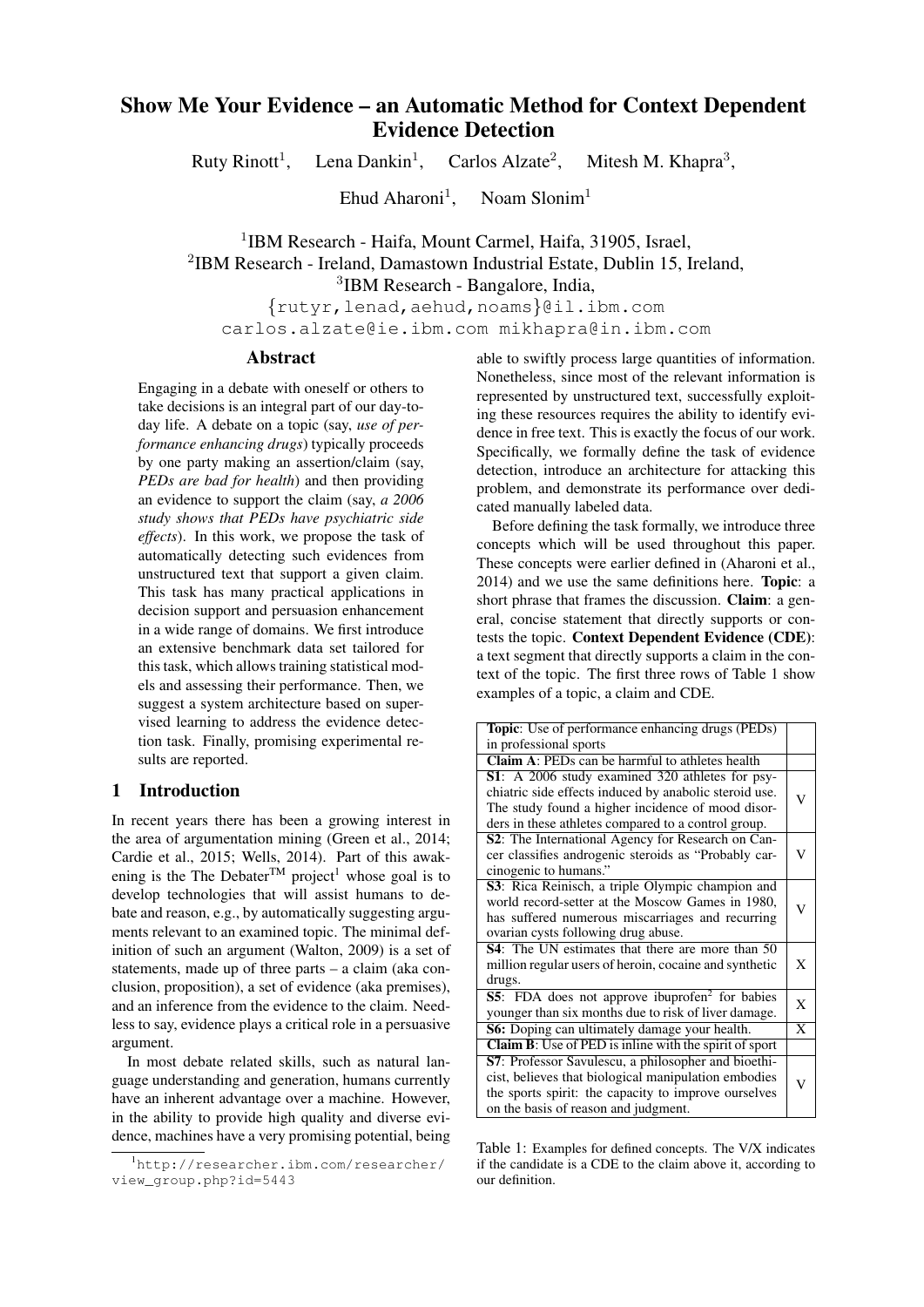For the purpose of this work, we assume that we are given a concrete topic, a relevant claim, and potentially relevant documents, provided either manually or by automatic methods (Cartright et al., 2011; Levy et al., 2014). Our task, which we term Context Dependent Evidence Detection (CDED), is to automatically pinpoint CDE within these documents. We further require that a detected CDE is reasonably well phrased, and easily understandable in the given context, so that it can be instantly and naturally used to support the claim in a discussion. Table 1 gives examples of valid CDE (V) and non-valid CDE (X) according to the definition mentioned above.

It is well recognized that one can support a claim using different types of evidence (Rieke and Sillars, 2001; Seech, 2008). Furthermore, for different use cases, different evidence types could be more suitable. Correspondingly, we develop a classification approach that is able to identify and distinguish between three common evidence types (Rieke and Sillars, 1984; Seech, 2008):

- Study Results of a quantitative analysis of data, given as numbers, or as conclusions. (Table 1 S1);
- Expert Testimony by a person / group / committee / organization with some known expertise / authority on the topic. (Table 1 S2, S7);
- **Anecdotal** A description of an episode(s), centered on individual(s) or clearly located in place and/or in time. (Table 1 S3);

Examining the valid and non-valid CDEs in Table 1 it should be clear that the distinction between them is often quite subtle. For example, it is possible that a piece of text has the characteristics of a certain evidence type, but does not support the claim (see S4 in Table 1). It is also possible that a piece of text supports the claim, but is irrelevant in the context of the topic (see S5 in Table 1). It could also be the case that a piece of text entails the claim, but adds no new information to support it (see S6 in Table 1).

We present here a pipeline architecture, relying on supervised learning, to handle the different aspects of CDED which shows promising results over a variety of topics. We demonstrate that the proposed solution and features can generalize well, namely that models learned over different topics can perform reasonably well on an entirely new topic. On average, for a significant fraction of claims the proposed system succeeds to propose relevant CDE amongst its top 4 predictions, and properly determines the evidence type. Furthermore we show that we are able to automatically pinpoint claims for which the performance of the system are of even greater quality, enabling the user to obtain higher precision for these claims.

We believe that the ability to automatically provide evidence for given claims will have many practical uses, helping layman and professionals in different domains, to reach decisions and prepare for discussions, from a lawyer presenting a case in court, to a politician considering a new policy.

### 2 Related work

CDED is related to several other information retrieval and NLP tasks. Probably the closest of which is the relatively unexplored task of Evidence Retrieval (ER) (Cartright et al., 2011; Bellot et al., 2013). However, while ER focus is on identifying whole documents, in CDED the goal is to pinpoint a typically much shorter text segment which can be used directly to support a claim. Furthermore, ER is typically performed for factual assertions, while in CDED one may want to consider a wider range of claim types (Rieke and Sillars, 2001), cf. claim B in Table 1.

Another important line of related work is the Textual Entailment (TE) framework (Dagan et al., 2009; Glickman et al., 2005). A text fragment, T, is said to entail a textual hypothesis H if the truth of H can be most likely inferred from T. While TE can be an important component in a CDED approach, and perhaps vice versa, the tasks are quite different. Namely, the goal of TE is detecting semantic inference while the goal of CDED is to provide evidence which can enhance the persuasion of a claim. For example, common instances of TE are rephrases or summarizations of a sentence, however they cannot serve to support a claim within a discussion, as they merely repeat it (Table 1, S6). On the other hand, an anecdotal story may have strong emotional impact that will effectively support a claim during a discussion, although the truth of the claim cannot be inferred from such evidence. Furthermore, similar to ER, TE focuses only on factual assertions, while we focus on a wider range of claims (Rieke and Sillars, 2001), cf. claim B in Table 1.

Question answering (QA) (Dang et al., 2007) also has some similar aspects to the proposed task, although aiming at a very different goal, which is to provide an explicit – typically unique and concise – answer, to a question.

The proposed CDED task should be seen as another contribution in the emerging field of argumentation mining, with several important distinct characteristics. Previous works suggested extracting full arguments (Mochales Palau and Moens, 2009), analyzing argument structure (Peldszus, 2014), and identifying relations between arguments (Cabrio and Villata, 2012; Ghosh et al., 2014). Other works focused on specific domains such as evidence-based legal documents (Mochales Palau and Moens, 2011; Ashley and Walker, 2013), online debates (Cabrio and Villata, 2012; Boltužić and Šnajder, 2014), and product reviews (Villalba and Saint-Dizier, 2012; Yessenalina et al., 2010). In addition, some works based on machinelearning techniques, used the same topic in training and testing (Rosenfeld and Kraus, 2015; Boltužić and

<sup>&</sup>lt;sup>2</sup>Note ibuprofen is considered a PED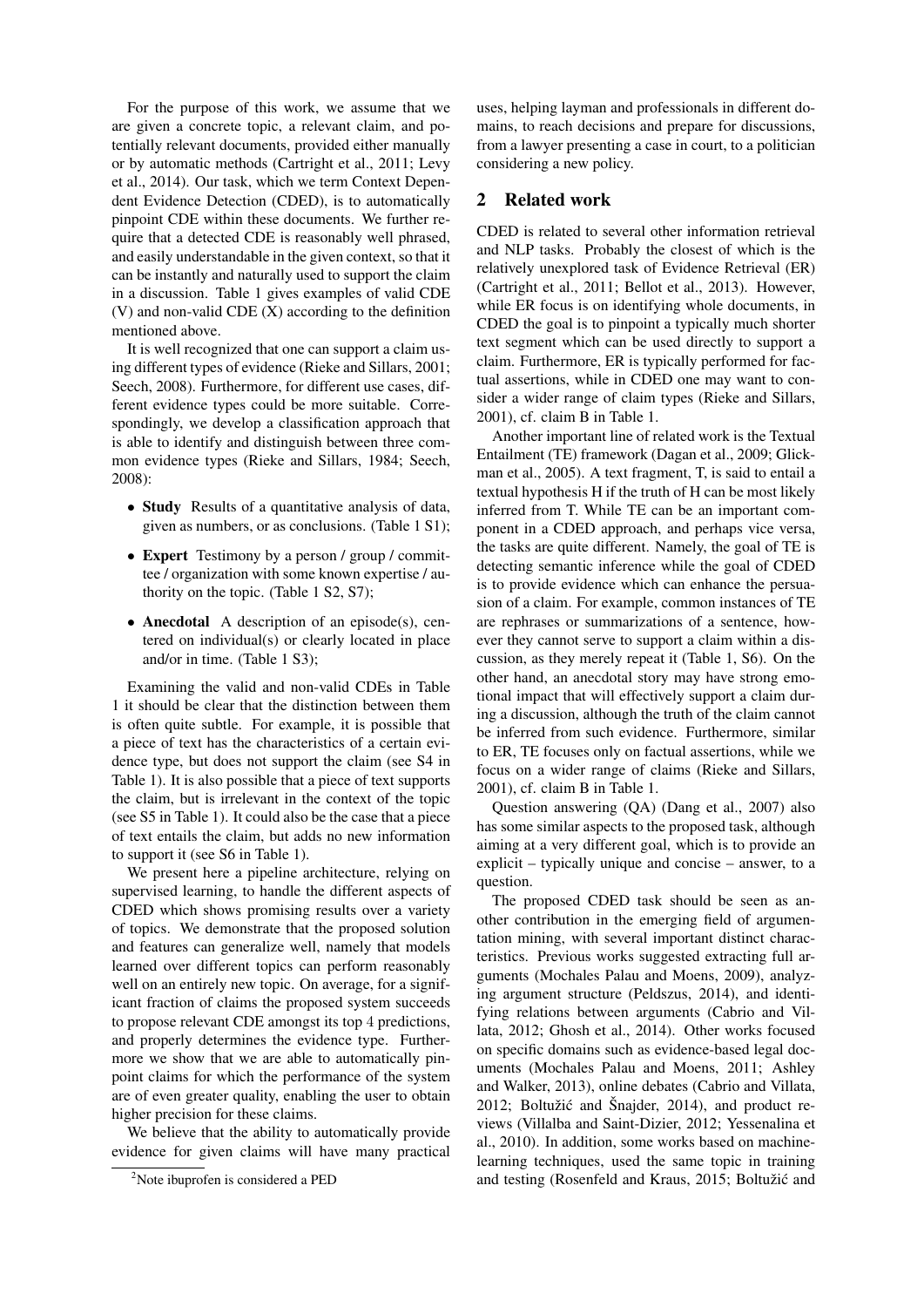|           | <b>Topics</b> | Claims | Articles with<br><b>CDE</b> | <b>CDE</b> | avg. $%$ of<br>claims with<br><b>CDE</b> | avg. # CDE per<br>claim |
|-----------|---------------|--------|-----------------------------|------------|------------------------------------------|-------------------------|
| Study     | 30            | 1587   | 136                         | 1018       | 31(22)                                   | 2.2(0.9)                |
| Expert    | 37            | 1702   | 214                         | 1896       | 46(22)                                   | 1.9(0.8)                |
| Anecdotal | 22            | 1137   | 70                          | 382        | 17(11)                                   | 2.0(1.6)                |
| Total     | 39            | 1734   | 274                         | 3057       | 60(17)                                   | 2.9(3.7)                |

Table 2: 'Topics' indicate the number of topics included for each CDE type. This determines the number of claims considered for each type. The next columns indicate the number of articles in which at least one CDE was found; the total number of CDE detected for each type; the average percent of claims for which at least one CDE was found; and for these claims, the average number of CDE found. Note that the total number of CDE is not a simple sum of the CDE per type, as CDE can be assigned with more than one type. Standard deviations of distribution across topics are given in parenthesis where relevant.

Šnajder, 2014), relying on features from the topic itself in identifying arguments. In contrast, here, we focus on detecting an essential constituent of an argument – the evidence – rather then detecting whole arguments, or detecting other argument parts like claims (Levy et al., 2014; Lippi and Torroni, 2015). In addition, we do not limit ourselves to a particular domain, nor assume that the topic of the discussion is known in advance. Finally, we aim to pinpoint evidence in a clearly defined context, given by the pre–specified claim. Thus, the developed system should not only find pieces of text that have general evidence characteristics but further identify which of these candidates can be used to support a specific claim. Hence, as we demonstrate in our results, an essential part of a CDED system should be dedicated to model and assess the semantic relation of a candidate evidence to the given claim and topic.

## 3 Data

Since CDED is a new and rather complicated task, it is beneficial to examine and understand the nature of the data before moving on to developing a working solution. We therefore start by explaining the manual data annotation process, and several important observations over the resulting data.

To train and assess the classifiers in our system we rely on data collected by the procedure described in (Aharoni et al., 2014). Briefly, given a topic and a corresponding relevant claim, extracted from a Wikipedia article by human annotators, the annotators were asked to mark corresponding evidence – text segments supporting the claim. To limit the amount of time annotators spend on these tasks, labeling was restricted to the article in which the claim was found. The task was split into two stages. First, in the detection stage, five annotators read the article, and mark all CDE candidates they locate. Next, in the confirmation stage all the candidates suggested by the annotators are presented to another set of five annotators, which confirm or reject each candidate, and determine the type(s) of accepted candidates. Candidates which were confirmed by the majority of the annotators are considered CDE, and are assigned the type(s) suggested by at least three annotators.

A total of 547 Wikipedia articles associated with 58

different topics were annotated through this procedure. The topics were selected at random from *Debatabase*<sup>3</sup> covering a wide variety of domains, from atheism to the role of wind power in future energy supply. Out of these topics, 39 were selected at random for training and testing the classifiers included in the system. We refer to these data as the *train and test data*. The remaining 19 topics were used for tuning various feature parameters, and developing auxiliary classifiers, as described in Section 5. We refer to these data as the *held-out* data.

In the 39 topics comprising the train and test data, a total of 3, 057 distinct CDE were found in 274 articles (See Table 2). The data is highly unbalanced towards non CDE sentences. For example, for type Study, only 31% of the claims had at least one CDE. Of these 31% claims, on average, a claim was associated with 2.17 CDEs. Further, on average these 2.17 CDEs together span 1.5 sentences, whereas an average article in our data consists of 150 sentences. In other words, even for claims with at least one CDE of type Study, on average only 2% of the sentences in the claim's article are part of such Study CDE.

In general, CDE in the examined data varied in length from less than a sentence to more than a paragraph. However, 90% of these CDE were composed of segments of up to three sentences within the same paragraph. Furthermore, in 95% of the cases, CDEs were comprised of full sentences. Examining CDEs that start or end mid-sentence, reveals that in most cases the CDE is more concise in these boundaries, but is still a valid CDE when extending the boundaries to include the full sentence. We therefore decided not to address this issue here, and we extend all CDE boundaries to full sentences.

Apparently CDE of type Study and type Expert are far more common in Wikipedia compared to Anecdotal CDE. We expect this distribution to change in other less scientifically inclined corpora.

Finally, the variance between different topics was substantial, as depicted in Table 2 (refer to the standard deviations mentioned in parenthesis). For example, the percentage of claims with Expert CDE varies from 10% in the topic *banning gambling* to 95% in

<sup>3</sup> http://idebate.org/debatabase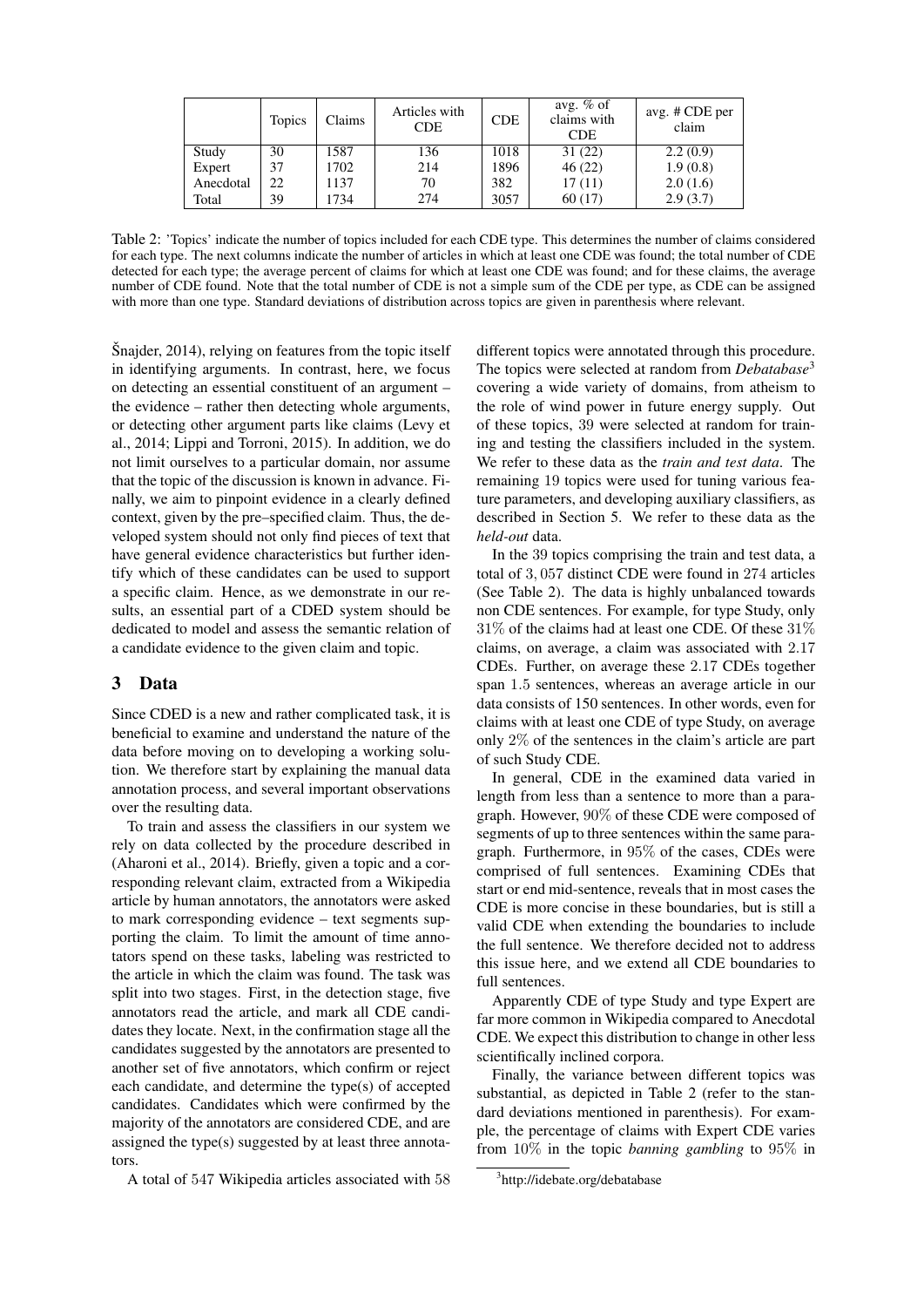

Figure 1: Schematic description of the CDED system proposed in this work.

the topic *US responsibility for the Mexican drug wars*. This observed variability obviously adds to the difficulty and complexity of the task.

In the experiments reported in this paper, out of the 39 topics in the train and test data, we exclude from the evaluation of each type, topics that had less than three CDE of that type. This leaves a total of 30, 37, and 22 topics for types Expert, Study, and Anecdotal, respectively.

The current work is the first to report results over these CDE data, which are more than 4 times larger compared to the data released in (Aharoni et al., 2014). These data are now freely available for research purposes <sup>4</sup> .

### 4 System Architecture

The input to our system is a topic, a set of related articles and a set of relevant claims detected within these articles. Given this input, our system provides the user with a ranked list of candidate CDEs, originating from the text in the claim's article, for an automatically selected subset of the input claims.

In general, we observe that a text segment should satisfy three criteria to be considered CDE of a specific type. It must be coherent; it must have characteristics of the relevant Evidence type; and finally, of course, it should support the claim.

In addition to these observations, we note that a priori, we do not expect all claims to be supported by all CDE types (Park and Cardie, 2014). For example, opinion claims like claim B in Table 1 are expected to be less supported by Study evidence compared to factual claims, like claim A in Table 1. Moreover, as evident from Table 2, many claims do not have any associated CDE in the same article. Thus, the system performance may naturally improve if it will propose candidate CDE of a particular type, only to an automatically identified subset of the input claims.

Based on these observations, we are led to suggest an architecture which approaches CDED via a pipeline of modular components. Each of these components relies upon the results of its precedents, and is specifically designed to address a single aspect of those mentioned above. The resulting architecture is depicted in Figure 1. Briefly, in the proposed architecture, the first two components are *context-free*, i.e., focused on the general characteristics of a candidate, still not taking into account the context of the claim, nor the topic. The third component is *context-dependent*, considering the relation of the candidate to the claim and topic. Finally, the fourth component aims to identify a subset of the claims for which CDE will be proposed.

We consider all text segments composed of one, two or three consecutive sentences, included within the same paragraph as candidates (see Section 5 for more details). Given a set of such *candidate CDEs* – or simply, *candidates* – the first component, termed the *coherence component*, estimates the coherence of each candidate. For example, consider CDE S1 in Table 1. A candidate which includes only the second sentence is incoherent, as it includes critical unresolved anaphora, that cannot be understood without the previous sentence. In parallel, the second component, termed the *evidence characteristics component*, estimates the extent to which the candidate's statistical signature matches that of the examined evidence type. For example, if no quantitative analysis of data is reported, the candidate typically cannot be considered Study evidence, regardless of the claim and topic. Next, we only retain candidates for which the average score of the first two components was relatively high, aiming to further focus our attention on the most promising candidates.

The retained candidates are then considered by the *context-dependent* component which aims to determine if the examined candidate indeed supports the provided claim in the context of the topic. Thus, this component ranks all retained candidates with respect to each claim. Finally, the *claim selection* component aims to rank all input claims, according to the probability that CDEs are indeed found amongst top-ranking candidate for the claim.

Dividing the overall task into sub-tasks has several benefits. First, it allows training each component over its most suitable data, in which the signal of the relevant features is easier to capture. For example, many of the

<sup>4</sup>https://www.research.ibm.com/haifa/ dept/vst/mlta\_data.shtml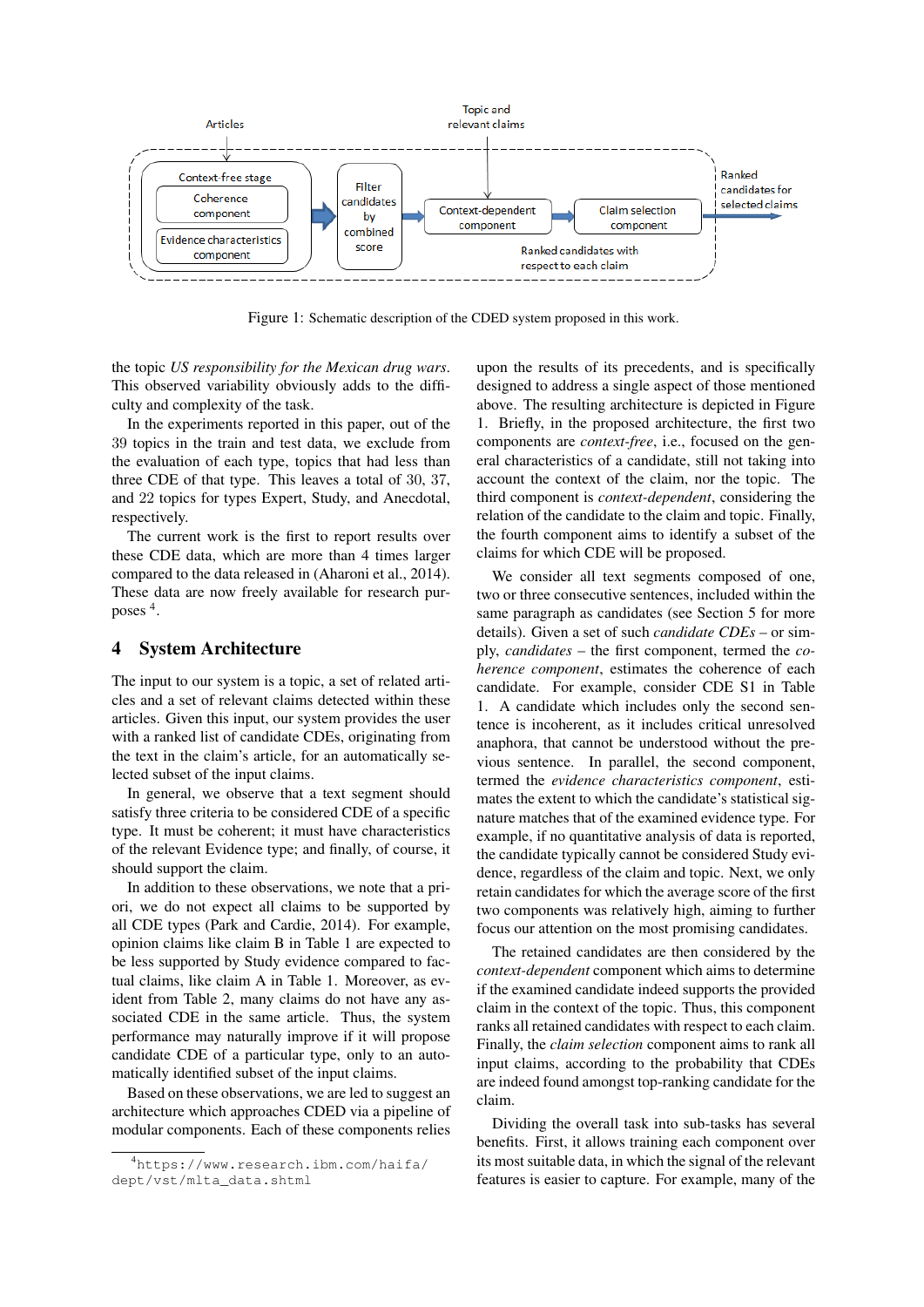features for the *context-dependent* component aim to determine the semantic relatedness between the claim and a candidate. If one would have tried to tackle the entire CDED task simultaneously, the training data for this component would have been masked by many candidates that are highly related to the claim, although are not  $CDE - e.g.,$  definitions of some aspects of the claim. These candidates would have blurred the signal that should be captured by the semantic relatedness features, as they represent candidates with negative labels that are nonetheless semantically related to the claim. By separating the tasks, we allow the *contextdependent* component to avoid this inherent difficulty, and train over much cleaner data.

Second, our pipeline allows efficient handling of the CDED task in terms of run time. Semantic relatedness features are often relatively complex and demanding in terms of run time. The significant filtering done after the *context-free* stage, reduces the number of candidates for which we have to calculate these features.

Finally, we note that some of the modular components we develop as part of the pipeline might be of interest by themselves. For example, context-free evidence detection might be useful in cases in which the claim and topic are not defined (Lippi and Torroni, 2015).

Naturally, we expect that different evidence types will have different characteristics. For example, numbers are expected to be more common in CDE of type Study compared to CDE of type Expert. Anecdotal CDE is perhaps expected to be less semantically related to the corresponding claim, as it may have a more associative relation to the claim, compared to CDE of types Study or type Expert. Correspondingly, all components are developed, trained, and assessed, independently for each CDE type.

In summary, the full flow of our system upon receiving a new topic with associated articles and claims, is as follows:

- 1. All articles are split into sentences, and all consecutive segments up to three sentences within a paragraph are generated as candidates.
- 2. Each candidate is assigned a score by the two components in the *context-free* stage and their scores are averaged.<sup>5</sup>
- 3. A dynamic programming algorithm selects a complete coverage of the article by non-overlapping candidates with the maximal average *context-free* score. The rest of the candidates are discarded.
- 4. The remaining candidates across all articles are sorted and only the top 15% of these candidates are retained. <sup>6</sup>
- 5. For each claim, the *context-dependent* component ranks all retained candidates within the claim's article with respect to the claim.
- 6. The claim selection component considers all claims and the candidates ranked with respect to each claim and assigns a score per claim. If the claim–score is below a pre–computed threshold, no candidate CDE will be presented for that claim.

All components are based on a Logistic Regression (LR) classifier, and the class probability is used as the candidate score.

## 5 Technical approach

In this section, we provide more technical details for each of the components in our architecture.

### 5.1 Coherence component

This component aims to score a candidate according to its coherence. For example, a candidate with an unresolved anaphora, or one that breaks a quotation in the middle, is expected to receive a relatively low score. As mentioned, this component considers all text segments composed of 1–3 consecutive sentences included within the same paragraph. This decision is based on the observation that such segments cover 90% of CDE in the labeled data. Reaching a full coverage requires examining segments up to 25 sentences, which would vastly increase run time, for a relatively small gain. Thus, for example, for a single paragraph with five sentences, our system will examine a total of  $5 + 4 + 3 = 12$  candidates. For an article including 30 such paragraphs, a total of 360 candidates will be considered. During training, segments that conform to a labeled CDE were considered positive examples, while segments that overlap a labeled CDE, but either include additional sentence(s), or exclude part of the CDE sentences were considered negative examples.

Dominant features for this classifier included: presence of incomplete quotes; presence of contrast related conjunctive adverbs – e.g., however, nevertheless; segment length; and presence of unresolved co-references.

#### 5.2 Evidence characteristics component

This component aims to estimate to what extent a candidate represents evidence of a certain type. The train and test data for this component consisted of all text segments composed of 1-3 consecutive sentences, included within the same paragraph. Positive examples are all labeled CDE of the corresponding evidence type. Negative examples are all candidates that do not overlap labeled CDE of the relevant type, including CDE of other types.

The dominant features for the classifier used in this component relied on the following mechanisms:

 $5$ With additional training data, we might be able to learn a more sophisticated function to combine both scores.

<sup>&</sup>lt;sup>6</sup>This percentage was determined according to performance on the held-out data set. We have also experimented

with methods where the threshold is score–based rather than percentage–based, which gave similar results.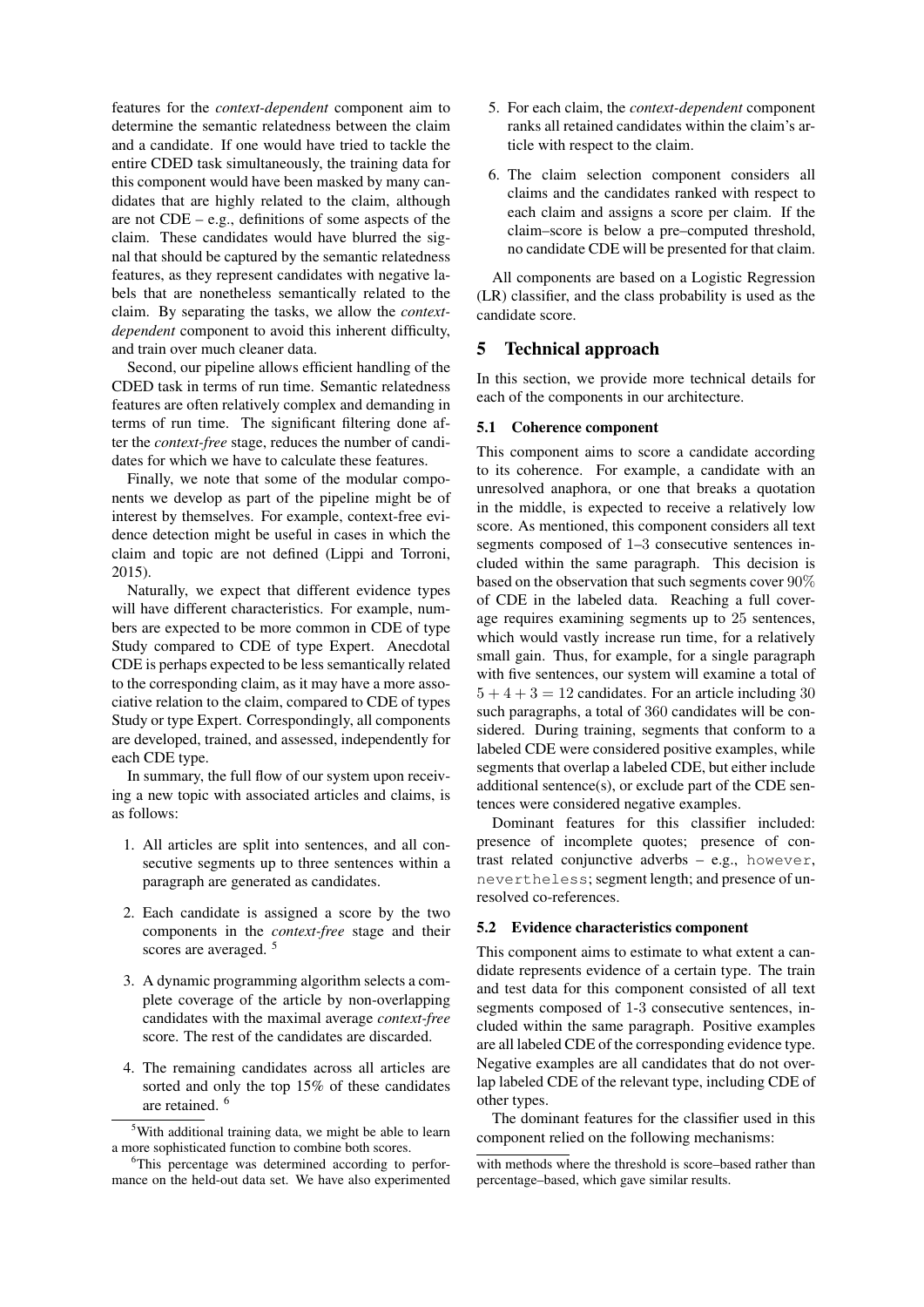- Lexicons including external lexicons (the Harvard IV-4 dictionary) and manually and automatically compiled in-house lexicons. Specifically, for each evidence type, we manually compiled a lexicon of words characterizing this type by looking at examples from the held-out data. This resulted with high–precision / low–recall lexicons. For example, for type Expert we used a lexicon of words describing persons and organizations that may have some relevant expertise, such as: economist, philosopher, court. In addition, we used the held-out data to automatically learn wider lexicons of words that are significantly associated with each type. All the in-house lexicons are described in detail in the supplementary material.
- Named Entity Recognition (NER). We used the Stanford NER (Finkel et al., 2005) to extract named entities such as person and organization, and an in-house NER (Lally et al., 2012) to extract more fine grained categories such as "educational organization" and "leader".
- Patterns. We used regular expressions to represent features like: does that candidate contain a quote; does it contain a citation; does it contain numeric quantitative results. In addition, we generated complex regular expressions which combine the above lexicons with NER results to capture patterns indicative of different types. For example, the pattern [Person/organization, 0 to 10 wildcard words, an opinion verb - such as believe, conclude, etc.] was highly indicative of Expert evidence (cf. Table 1 S7).
- Subjectivity classifier. We manually labeled 1, 750 sentences, selected at random from articles in the held-out data, as either subjective or objective. Next, each sentence was represented by a concatenation of two feature vectors  $-$  (i) a bagof-words representation, limited to a handcrafted subjectivity lexicon containing 100 words; (ii) a bag-of-patterns representation based on patterns observed as frequent in the subjective sentences, detected by a modification of the SPM algorithm (Srikant and Agrawal, 1996). An LR classifier was then trained over the labeled sentences.

### 5.3 Context-dependent component

The goal of this component is to estimate whether a candidate can be used to support a claim while discussing the given topic. The training data for this component are [topic / claim / CDE] triplets. Triplets in which the CDE and claim were linked in the labeled data – namely, the CDE was identified as evidence for the claim – were considered as positive examples. Negative examples were generated by combining claims and CDEs detected in the same topic and article, but that were not linked in our labeled data.

The features for the classifier used in this component can be conceptually divided into four types: (i) Semantic relatedness between the candidate and the claim (ii) Semantic relatedness between text related to the candidate and the claim (iii) Relative location of the candidate with respect to the claim and (iv) sentiment– agreement between the candidate and the claim.

In general, we rely on two methods to assess the semantic relatedness between two texts. The first is based on the cosine similarity between TF-IDF vectors representing each text. Before constructing the TF-IDF vectors each text is augmented with acronym expansions, and lexical relations (including antonym, derivationally related and pertainym) from WordNet (Miller, 1995). The second, relies on the average cosine similarity between the Word2Vec (Mikolov et al., 2013) representation of all pairs of words in the two texts, where in each pair one word is taken from the first text and the other word from the second.

For each of these two methods, we consider the semantic relatedness between the claim and: Specified slots in the candidate as detected by an in-house slot grammar parser (McCord, 1990; McCord et al., 2012); The entire candidate text; The header/sub-header of the section/subsection containing the candidate; Titles of citations referred to from the candidate.

#### 5.4 Claim selection component

The goal of this component is to rank all claims according to the probability that the claim's article includes CDE of the relevant type, associated with the claim. The training data consisted of all claims, where positive examples included claims for which at least one CDE of the relevant type existed in the labeled data and negative examples included all remaining claims.

A thresholding mechanism on the component score is used to determine the claims for which candidates will be presented. This threshold was selected by optimizing the F1 score over the set of held-out topics.

The features used by this component exploited three types of information:

• Claim properties: We used the held-out data to generate two types of lexicons. The first lexicon is generated separately per evidence type. It includes claim words that were found to be significantly associated with positive examples, namely with claims for which CDE were found. For example, for type Study, this lexicon included words such as lead, result, development and significant. The second lexicon aimed to characterize words that are significantly associated with factual claims vs. non–factual claims, with the expectation that certain evidence types might be more/less common for each of these two claim categories. For this, 550 randomly selected claims were annotated as factual/non– factual. Words identified as characterizing factual claims included increase, important, and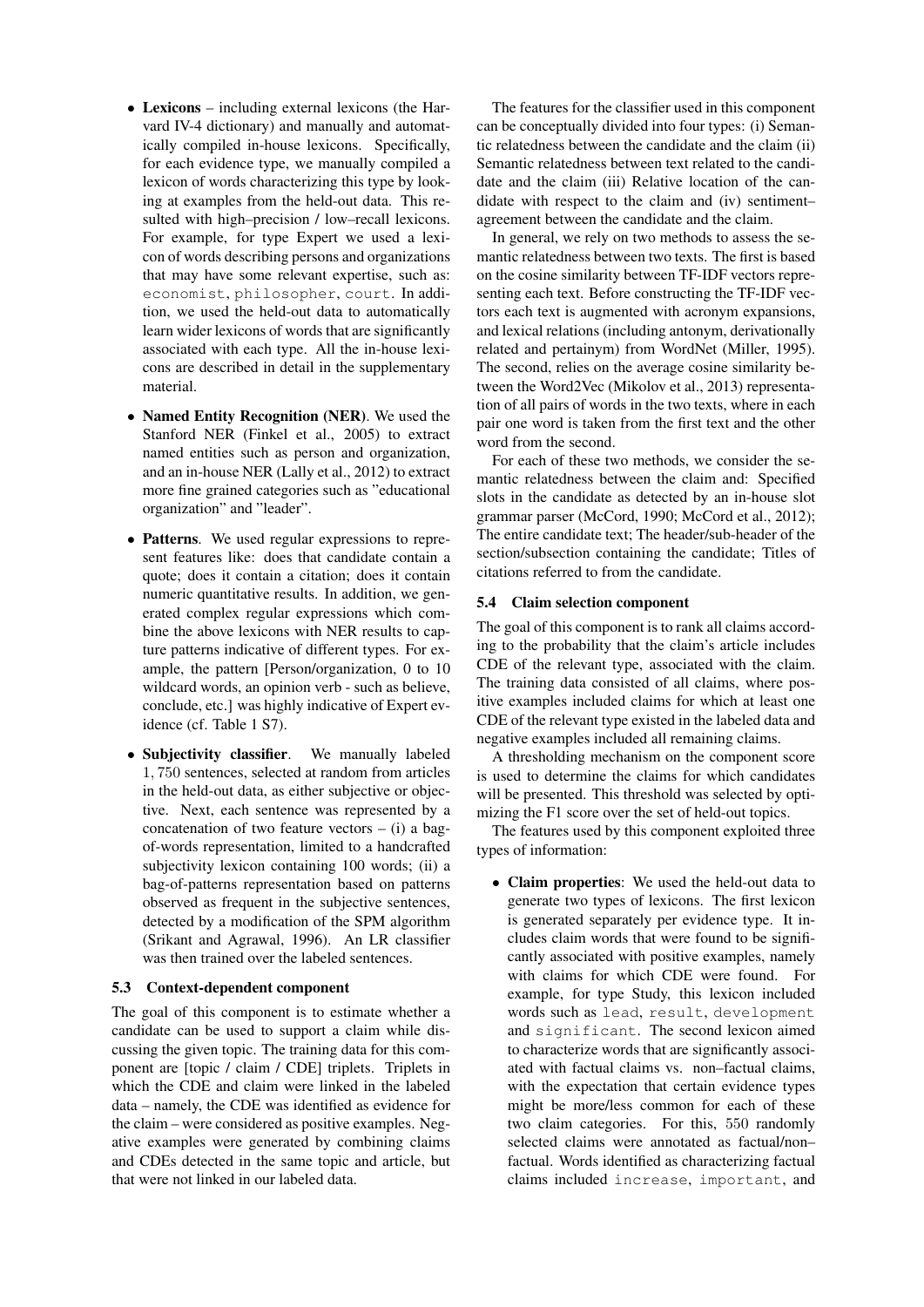relate, while words like natural, freedom, and right were found dominant for non-factual claims.

- Claim's relevance to topic and article: We expect that when an article's main topic is highly related to the claim, it will more likely include CDE for that claim. Similarly we expect that for claims at the heart of the topic, CDE is more likely to be provided. These properties are assessed by measuring the semantic relatedness between (i) the claim and the content of the claim's article and (ii) the claim and topic.
- Properties of claim's article : Specifically, we mainly consider the scores provided by the context-dependent component to all candidates examined in the claim's article. If the observed scores are relatively high/low, we expect the article to be more/less likely to include evidence of the considered type. Various statistics of these scores, such as the maximum score and the standard deviation are used as features aiming to capture this intuition.

# 6 Experimental Results

### 6.1 Evaluation

We evaluated our approach using the Leave-One-Out schema: for every topic, we trained the classifiers using the claims and associated CDE in all other topics and then applied the resulting models to the left out topic.

In general, we consider a candidate as true-positive if it includes all sentences included in the CDE and no additional sentences. However, for our analysis it is also interesting to separate between (i) errors in selecting the segment boundaries and (ii) errors of down the line components that are affected by these errors. Thus, we also include the *overlap* measure where we consider a candidate as true-positive if at least one sentence within it overlaps a sentence in a labeled CDE.

Our final assessment measure is the mean reciprocal rank (MRR), that is the inverse of the rank of the first CDE detected for a particular claim, averaged over all claims selected by the *claim selection component.* This is motivated by the observation that in most practical use cases, it is usually more important to be able to support many claims, than to provide all the CDE available for a single claim. We define the MRR of a claim with no CDE (errors of the claim selection component) to be 0.

Finally, we report the macro-averaged results over the different topics, that is all topics have the same weight regardless the amount of labeled claims and labeled CDE detected for them. The rational behind this is that we wish to ensure that our system does reasonably well across all topics examined. We note that micro-averaging gave overall similar results.

### 6.2 Comparison to Baselines

To assess the necessity and contribution of the different components we compare our full pipeline to partial pipelines, where some of the component are disabled or replaced by simple baselines. These baselines are described below.

First, we consider the No Context-Free Stage (NCFS) baseline which aims to assess the contribution of the *context-free* stage by skipping this stage, and passing all candidates directly to the *context-dependent* component.

Next, we consider the Basic Claim Selection (BCS) baseline which replaces the claim selection component. It ranks claims according to the top score of the candidate CDE for the claim. A threshold was selected on top of the training data, such that the average percentage of claims passing the threshold is equal to the average percentage of claims with CDEs in the labeled data.

Since, to the best of our knowledge, this is the first work to address CDED, there is no prior-art to compare our results to. However, to ensure that this task is indeed empirically different from related tasks, and demands a specialized pipeline to handle, we compare with two baselines that are often used in related tasks.

The BM25 basline handles CDED as an IR task, where the claim represents the query, and all CDE candidates represent the documents in a standard IR setting. After pre-processing, which includes tokenization, stop word removal, and stemming (Porter, 1997) we use BM25 (Robertson et al., 1996) to rank all relevant candidates according to their similarity to the query, namely to the input claim.

The W2V baseline handles CDED as a purely semantic relatedness task using state of the art semantic relatedness measure of Word2Vec (Mikolov et al., 2013). Thus, we use the average cosine similarity between the Word2Vec representations of all words in a given candidate to all words in the claim, to rank all relevant candidates with respect to each claim.

#### 6.3 Results

We start by assessing the proposed pipeline prior to the claim selection component. Table 3 reports the MRR following the context-dependent component when filtering out claims for which no CDE were found in the labeled data.

Impact of context free stage: Comparing the pipeline performance to the baseline using only the context dependent component (NCFS baseline), the results indicate the necessity of the context-free stage in our pipeline. That is, assessing the coherence of candidates, as well as their evidence characteristics, seems to be essential to properly address CDED. In particular, the fact that the gain is observed both in the MRR measure and in the MRR-overlap measure suggests that both the context-free components are valuable.

Impact of context dependent stage: Comparing the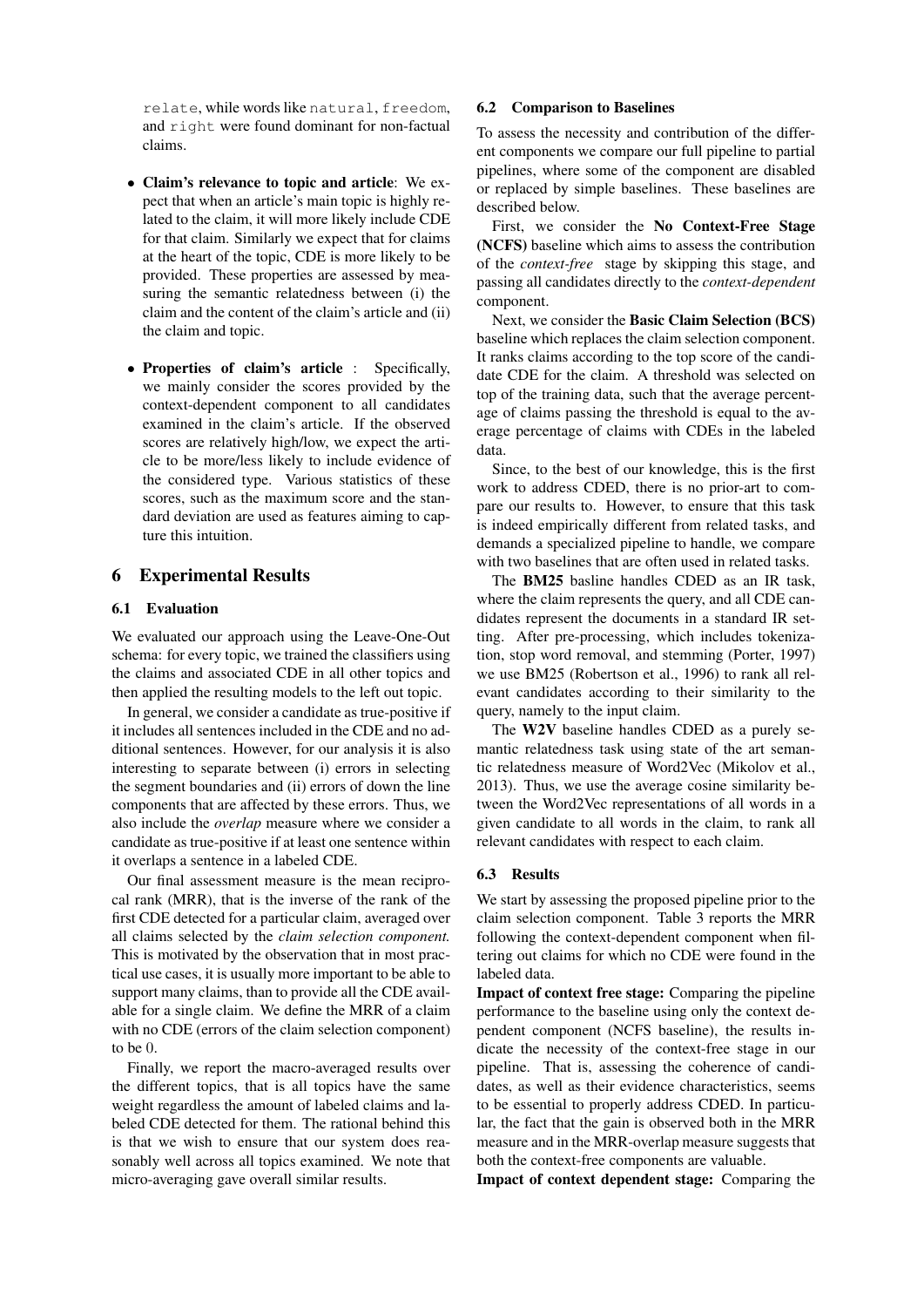| Type      | MRR      |      |              |             | MRR overlap |             |      |             |
|-----------|----------|------|--------------|-------------|-------------|-------------|------|-------------|
|           | Pipeline | NCFS | $_{\rm W2V}$ | <b>BM25</b> | Pipeline    | <b>NCFS</b> | W2V  | <b>BM25</b> |
| Study     | 0.37     | 0.19 | 0.09         | 0.14        | 0.51        | 0.39        | 0.24 | 0.23        |
| Expert    | 0.41     | 0.29 | 0.28         | 0.15        | 0.58        | 0.52        | 0.50 | 0.24        |
| Anecdotal | 0.18     | 0.04 | 0.04         | 0.04        | 0.31        | 0.11        |      | 0.11        |

Table 3: Macro-averaged MRR for each CDE type. Only claims with CDE in the labeled data were considered in these results.

NCFS basline to W2V and BM25 baselines shows that for type Study, the context-dependent component alone still has an advantage over a single semantic relatedness feature. Observing feature weights learned by the LR classifier, we estimate that much of this advantage is due to also taking into consideration semantic relatedness of the claim to texts related to the candidate, namely the header of the section containing the candidate and titles of citations referred to from the candidate.

For types Expert and Anecdotal the performance of the context-dependent component are similar to those of the W2V baseline. For type Expert, this suggests that most of the signal in the context-dependent component comes from semantic relatedness between the claim and candidate CDE. Results for type Anecdotal are significantly lower. This was somewhat expected, given the smaller size of Anecdotal data available to train our classifiers (Table 2). The declined performance of the W2V and BM25 baselines for this type, further suggests that the semantic relatedness of CDE and claims for this type are less direct.

Impact of detecting segment boundaries: Comparing the *overlap* MRR measure to the exact MRR highlights that identifying the correct segment boundaries is still a challenge, and once we improve this aspect, we can expect a significant improvement in the results.

| Type      | Pipeline | <b>BCS</b> | All claims |
|-----------|----------|------------|------------|
| Study     | 0.25     | 0.16       | 0.12       |
| Expert    | 0.34     | 0.23       | 0.20       |
| Anecdotal | 0.04     | 0.05       | 0.03       |

Table 4: Macro-averaged MRR over: 1) claims selected by the claim selection component, 2) claims selected by basic claim selection, and 3) all claims.

Impact of claim selection component: We next turn to assess the contribution of the claim selection component. Table 4 compares the final MRR results – at the end of the pipeline – for claims selected by the claim selection component, vs. claims selected by the BCS baseline. Additionally, to demonstrate the value of claim selection in general, we add results when considering all claims. For types Expert and Study the claim selection component shows a clear advantage over the baselines. Furthermore, the improved performance is achieved when passing a higher percentage of claims than the BCS baseline (34% vs 31% for Study and 52% vs 46% for Expert, Figure 2). Admittedly, for Anecdotal CDE the performance of claim selection are poor.



Figure 2: MRR and average fraction of passed claims as function of the claim selection threshold for type Study. Arrow indicates threshold used to obtain the results in Table 4.

For this component the small sample size for Anecdotal CDE was even more acute – there were only 151 claims with CDE of type Anecdotal – thus few positive examples to train this component.

Recall that the claim selection component's threshold was tuned over the held-out data to optimize the F1 measure with respect to claims with/without CDE. However, for some applications one may favor higher precision at the expense of providing candidate CDEs for less claims. Figure 2 shows that indeed, for type Study, considering more strict thresholds of the claim selection component monotonically improves the system's overall precision, as reflected by the improved MRR. Similar results were obtained for type Expert.

#### 6.4 Examples of System Performance

| According to econometric studies, negative side ef-<br>fects of aid can include an unbalanced appreciation<br>of the recipient's currency, increasing corruption,<br>and adverse political effects such as postponements<br>of necessary economic and democratic reforms.                                                                                                                                              | X |
|------------------------------------------------------------------------------------------------------------------------------------------------------------------------------------------------------------------------------------------------------------------------------------------------------------------------------------------------------------------------------------------------------------------------|---|
| Many econometric studies in recent years have sup-<br>ported the view that development aid has no effect<br>on the speed with which countries develop.                                                                                                                                                                                                                                                                 | V |
| An inquiry into aid effectiveness by the UK All<br>Party Parliamentary Group (APPG) for Debt, Aid<br>and Trade featured evidence from Rosalind Eyben,<br>a Fellow at the Institute of Development Studies.                                                                                                                                                                                                             | X |
| A very large part of the spend money on develop-<br>ment aid is simply wasted uselessly. According to<br>Gerbert van der Aa, for the Netherlands, only 33% of<br>the development aid is successful, another 33% fails<br>and of the remaining $33\%$ the effect is unclear. This<br>means that for example for the Netherlands, 1.33 to<br>2.66 billion is lost as it spends 4 billion in total of<br>development aid. |   |

Table 5: Top ranking candidates for the claim *aid is ineffective* in the context of the topic *trade vs. aid*

To provide some intuition for the results of our sys-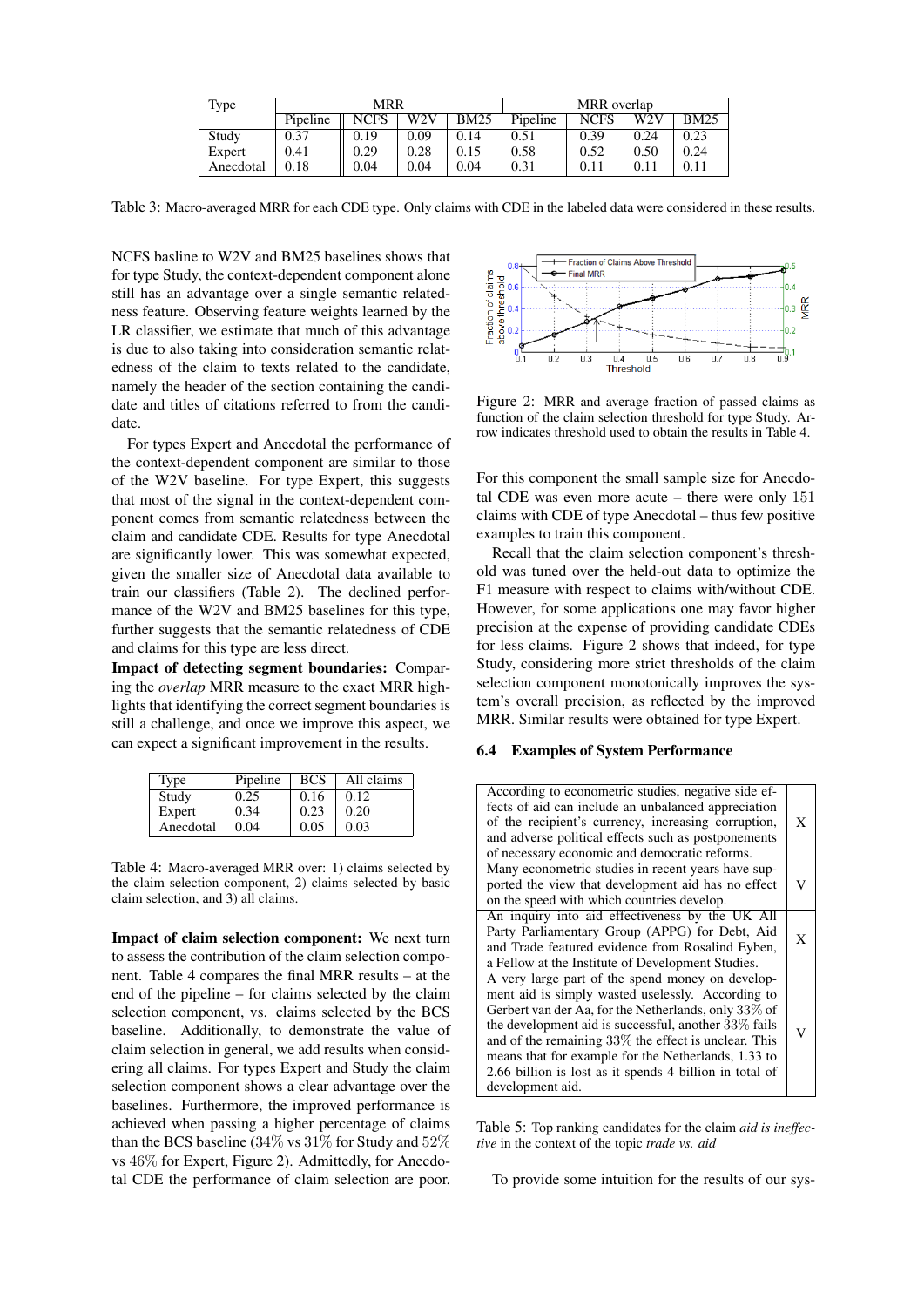tem, Table 5 shows the 4 top ranking candidate CDE of type Study for the claim *aid is ineffective* in the context of the topic *trade vs. aid*. Among these, 2 were indeed labeled as CDE. The other two exemplify common errors of our system. Candidate 1 can be used to support a highly related claim such as *aid has negative side effects*, but does not directly support the claim under consideration. Candidate 3 mentions a relevant study, but does not present its results, hence cannot be used to support the claim.

# 7 Conclusions and Future Work

We have provided the definitions for the CDED task, and described a system architecture that addresses the issues at the heart of the task. We assessed the performance of the proposed approach over a novel benchmark dataset, demonstrating the validity of our architecture, and the necessity of all its components.

There are still many open issues to address and directions in which to expand the task and labeled data which we hope to address in future work.

In this paper we define CDE only in the context of *supporting* a claim. However, in many scenarios providing *counter* evidence can also be very useful. As evidence supporting and contesting a claim share many semantic and syntactic features, we believe that detecting both cases simultaneously might be easier to accomplish, although to enhance the practical use of such a solution, one may need to develop an additional component, determining the polarity of the detected CDE.

Another natural direction to pursue is expanding the documents which are considered for CDED beyond the article containing the claim. These can include additional Wikipedia articles and other resources such as newspaper archives, scientific literature, blogs, etc. This poses additional challenges in gathering labeled data, as it will require a mechanism to decide which documents to label per claim and will probably increase the number of documents to be labeled. Expanding to additional corpora will probably require development of additional features, to capture signals unique to each corpus. For example, in newspaper archives, the identity of the author might prove an important feature.

Finally, in this work we used manually identified claims and articles. Combining a CDED solution with recent works in the field of argumentation mining (Cartright et al., 2011; Levy et al., 2014; Lippi and Torroni, 2015), may give rise to a new generation of methods, that will be able to automatically construct relevant arguments on demand, for a variety of topics.

## Acknowledgments

The authors would like to thank Oren Tsur, Vikas C. Raykar, Matan Orbach and Ido Dagan for many helpful discussions.

### References

- Ehud Aharoni, Anatoly Polnarov, Tamar Lavee, Daniel Hershcovich, Ran Levy, Ruty Rinott, Dan Gutfreund, and Noam Slonim. 2014. A benchmark dataset for automatic detection of claims and evidence in the context of controversial topics. In *Proceedings of the First Workshop on Argumentation Mining*, pages 64–68, Baltimore, Maryland, June. Association for Computational Linguistics.
- Kevin D. Ashley and Vern R. Walker. 2013. Toward constructing evidence-based legal arguments using legal decision documents and machine learning. In *Proceedings of the Fourteenth International Conference on Artificial Intelligence and Law*, ICAIL '13, pages 176–180, New York, NY, USA. ACM.
- Patrice Bellot, Antoine Doucet, Shlomo Geva, Sairam Gurajada, Jaap Kamps, Gabriella Kazai, Marijn Koolen, Arunav Mishra, Veronique Moriceau, Josiane Mothe, Michael Preminger, Eric SanJuan, Ralf Schenkel, Xavier Tannier, Martin Theobald, Matthew Trappett, and Qiuyue Wang. 2013. Overview of inex 2013. In *CLEF Lab Reports*, Valencia, Spain, September.
- Filip Boltužić and Jan Šnajder. 2014. Back up your stance: Recognizing arguments in online discussions. In *Proceedings of the First Workshop on Argumentation Mining*, pages 49–58, Baltimore, Maryland, June. Association for Computational Linguistics.
- Elena Cabrio and Serena Villata. 2012. Combining textual entailment and argumentation theory for supporting online debates interactions. In *ACL (2)*, pages 208–212.
- Claire Cardie, Nancy Green, Iryna Gurevych, Graeme Hirst, Diane Litman, Smaranda Muresan, Georgios Petasis, Manfred Stede, Marilyn Walker, and Janyce Wiebe, editors. 2015. *Proceedings of the Second Workshop on Argumentation Mining*. Association for Computational Linguistics, Denver, Colorado, June.
- Marc-Allen Cartright, Henry A. Feild, and James Allan. 2011. Evidence finding using a collection of books. In *Proceedings of the 4th ACM Workshop on Online Books, Complementary Social Media and Crowdsourcing*, BooksOnline '11, pages 11–18, New York, NY, USA. ACM.
- I. Dagan, B. Dolan, B. Magnini, and D. Roth. 2009. Recognizing textual entailment: Rational, evaluation and approaches. *Natural Language Engineering*, 15(04).
- Hoa Trang Dang, Diane Kelly, and Jimmy J. Lin. 2007. Overview of the trec 2007 question answering track. In *TREC*.
- Jenny Rose Finkel, Trond Grenager, and Christopher Manning. 2005. Incorporating non-local information into information extraction systems by gibbs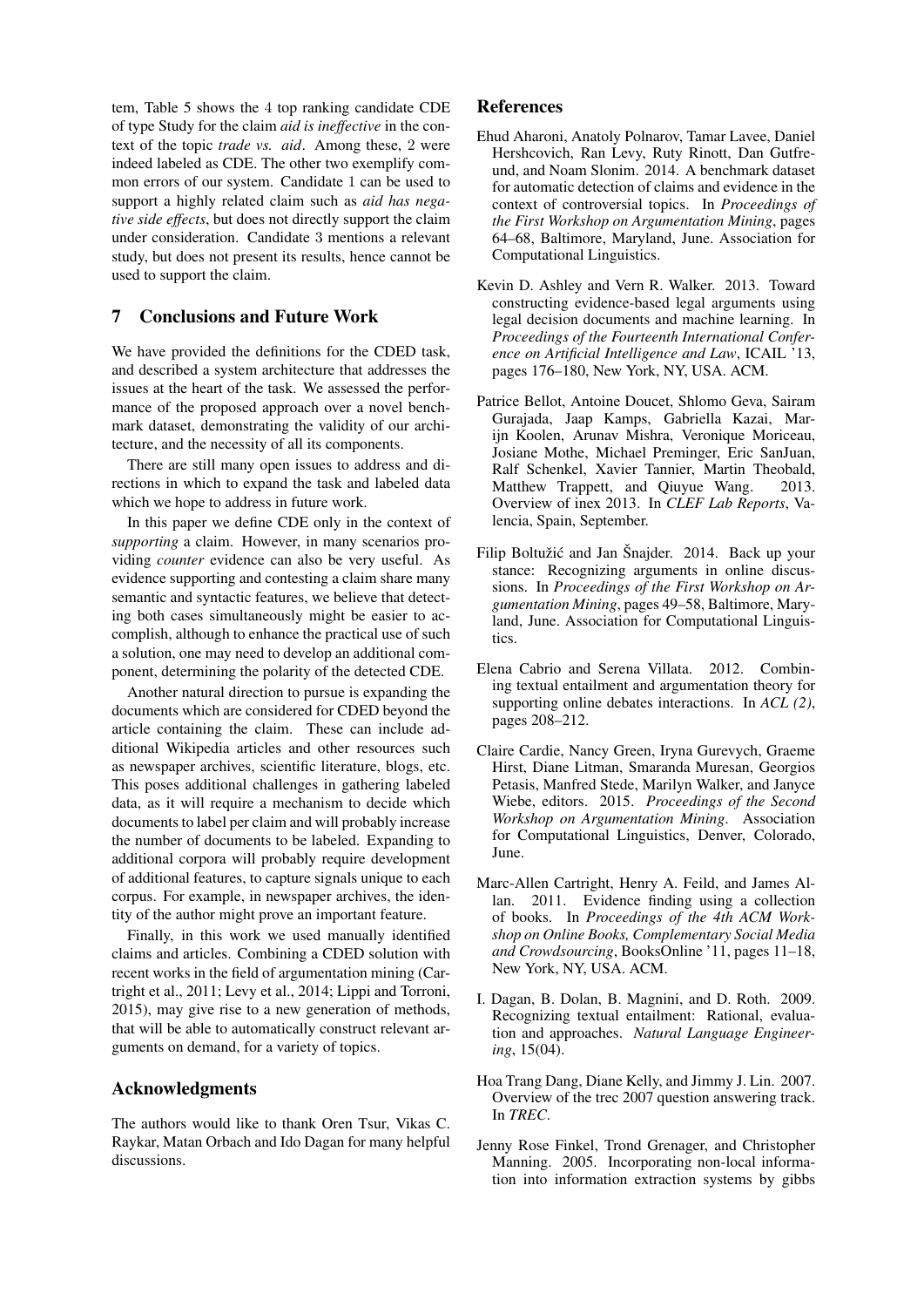sampling. In *Proceedings of the 43rd Annual Meeting on Association for Computational Linguistics*, ACL '05, pages 363–370, Stroudsburg, PA, USA. Association for Computational Linguistics.

- Debanjan Ghosh, Smaranda Muresan, Nina Wacholder, Mark Aakhus, and Matthew Mitsui. 2014. Analyzing argumentative discourse units in online interactions. In *Proceedings of the First Workshop on Argumentation Mining*, pages 39–48, Baltimore, Maryland, June. Association for Computational Linguistics.
- Oren Glickman, Ido Dagan, and Moshe Koppel. 2005. A probabilistic classification approach for lexical textual entailment. In Manuela M. Veloso and Subbarao Kambhampati, editors, *AAAI*, pages 1050– 1055. AAAI Press / The MIT Press.
- Nancy Green, Kevin Ashley, Diane Litman, Chris Reed, and Vern Walker, editors. 2014. *Proceedings of the First Workshop on Argumentation Mining*. Association for Computational Linguistics, Baltimore, Maryland, June.
- Adam Lally, John M. Prager, Michael C. McCord, Branimir Boguraev, Siddharth Patwardhan, James Fan, Paul Fodor, and Jennifer Chu-Carroll. 2012. Question analysis: How watson reads a clue. *IBM Journal of Research and Development*, 56(3):2.
- Ran Levy, Yonatan Bilu, Daniel Hershcovich, Ehud Aharoni, and Noam Slonim. 2014. Context dependent claim detection. In *Proceedings of COLING 2014, the 25th International Conference on Computational Linguistics: Technical Papers*, pages 1489– 1500, Dublin, Ireland, August. Dublin City University and Association for Computational Linguistics.
- Marco Lippi and Paolo Torroni. 2015. Contextindependent claim detection for argumentation mining. In *Proceedings of the Twenty Fourth International Joint Conference on Artificial Intelligence*. AAAI Press.
- M. C. McCord, J. W. Murdock, and B. K. Boguraev. 2012. Deep parsing in watson. *IBM J. Res. Dev.*, 56(3):264–278, May.
- Michael C. McCord. 1990. Slot grammar: A system for simpler construction of practical natural language grammars. In R. Studer, editor, *Natural Language and Logic: Proc. of the International Scientific Symposium, Hamburg, FRG*, pages 118–145. Springer, Berlin, Heidelberg.
- Tomas Mikolov, Kai Chen, Greg Corrado, and Jeffrey Dean. 2013. Efficient estimation of word representations in vector space. *CoRR*, abs/1301.3781.
- George A. Miller. 1995. Wordnet: A lexical database for english. *COMMUNICATIONS OF THE ACM*, 38:39–41.
- Raquel Mochales Palau and Marie-Francine Moens. 2009. Argumentation mining: the detection, classification and structure of arguments in text. In *Proceedings of the Twelfth International Conference on*

*Artificial Intelligence and Law (ICAIL 2009),*, pages 98–109. ACM.

- Raquel Mochales Palau and Marie-Francine Moens. 2011. Argumentation mining. *Artificial Intelligence and Law*, 19(1):1–22.
- Joonsuk Park and Claire Cardie. 2014. Identifying appropriate support for propositions in online user comments. In *Proceedings of the First Workshop on Argumentation Mining*, pages 29–38, Baltimore, Maryland, June. Association for Computational Linguistics.
- Andreas Peldszus. 2014. Towards segment-based recognition of argumentation structure in short texts. In *Proceedings of the First Workshop on Argumentation Mining*, pages 88–97, Baltimore, Maryland, June. Association for Computational Linguistics.
- M. F. Porter. 1997. Readings in information retrieval. chapter An Algorithm for Suffix Stripping, pages 313–316. Morgan Kaufmann Publishers Inc., San Francisco, CA, USA.
- R.D. Rieke and M.O. Sillars. 1984. *Argumentation and the decision making process*. Harper Collins, New York, NY, USA.
- R.D. Rieke and M.O. Sillars. 2001. *Argumentation and Critical Decision Making*. Longman.
- S.E. Robertson, S. Walker, S. Jones, M.M. Hancock-Beaulieu, and M. Gatford. 1996. Okapi at trec-3. pages 109–126.
- Ariel Rosenfeld and Sarit Kraus. 2015. Providing arguments in discussions based on the prediction of human argumentative behavior. In *Proceedings of the Twenty-Ninth AAAI Conference on Artificial Intelligence (AAAI-15)*.
- Z. Seech. 2008. *Writing Philosophy Papers*. Cengage Learning.
- Ramakrishnan Srikant and Rakesh Agrawal. 1996. Mining sequential patterns: Generalizations and performance improvements. In *Proceedings of the 5th International Conference on Extending Database Technology: Advances in Database Technology*, EDBT '96, pages 3–17, London, UK, UK. Springer-Verlag.
- Maria Paz Garcia Villalba and Patrick Saint-Dizier. 2012. Some facets of argument mining for opinion analysis. In *Computational Models of Argument - Proceedings of COMMA 2012, Vienna, Austria, September 10-12, 2012*, pages 23–34.
- Douglas Walton. 2009. Argumentation theory: A very short introduction. In Guillermo Simari and Iyad Rahwan, editors, *Argumentation in Artificial Intelligence*, pages 1–22. Springer US.
- Simon Wells. 2014. Argument mining: Was ist das? In *Proceedings of the 14th International Workshop on Computational Models of Natural Argument*, CMNA14.